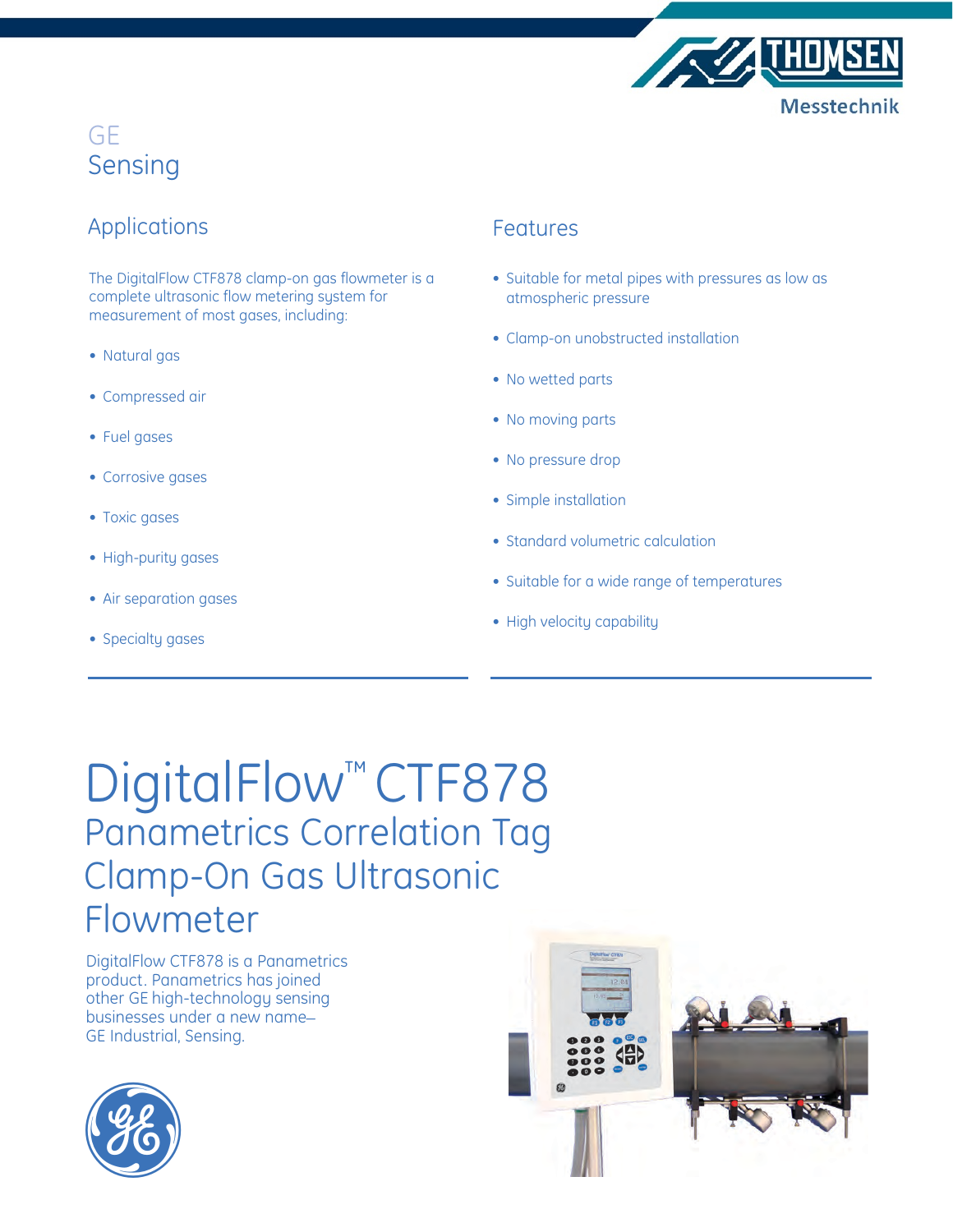

## Large-Pipe, High-Velocity, Clamp-On Gas Flowmeter

The DigitalFlow CTF878 clamp-on gas flowmeter utilizes a new technology called correlation tag (patented) to determine gas flow rate. This technique is very different from traditional ultrasonic transit-time measurement and is well-suited for gas applications. The DigitalFlow CTF878 can measure a wide range of velocities in small to large pipes up to 150 ft/s (46 m/s), giving it broad applicability in gas flow measurement. It is used on plastic and metal pipes from 6 to 30 in (150 to 750 mm) in diameter. Accuracy is excellent—better than ±2 percent of reading—with repeatability of ±0.6 percent of reading. The turndown ratio is 43-to-1.

The DigitalFlow CTF878 flowmeter can be used in applications where penetrating the pipe wall is undesirable, making it ideal for erosive, corrosive, toxic, high-purity or sterile gases. Because the pipe is not tapped or cut, the cost for permanent installation is considerably lower than with other meters. There are no wetted or moving parts, there is no pressure drop, and maintenance is seldom required.

A complete system comprises the DigitalFlow CTF878 electronics, two pairs of advanced clamp-on gas ultrasonic transducers, two preamplifiers for the receiving transducers and a clamping fixture to mount the transducers on the pipe.

## Correlation Tag Technology

The DigitalFlow CTF878 uses an ultrasonic signal pattern recognition technology, called correlation tag, for flow measurement. Correlation tag technology utilizes a total of four clamp-on transducers externally mounted on a pipe. The transducers are arranged in two pairs, one upstream and one downstream. Each pair includes one transmitter sending ultrasound in a continuous wave mode through the fluid to its receiver, forming an upstream and downstream interrogation path. The continuous wave signal is modulated by turbulence and local density variations that are characteristic of a moving gas. Thus, both sets of the received signal contain a unique turbulence signature of the flowing gas. The received ultrasonic signals are demodulated and processed through a correlation algorithm. With turbulent flow conditions, a distinct correlation peak is recorded, which reflects the time it took for the unique turbulence signature to travel past each ultrasonic interrogation path. Since the distance between each interrogation path is defined in the transducer set-up, the flow velocity is determined by dividing distance by the time it took for the turbulence signature to pass between each interrogation path.





*Two sets of data are "tagged" and cross correlated through proprietary algorithms*



*A distinct correlation peak is formed for the time measurement (R12)*

*Schematic representation of a correlation tag flowmeter setup*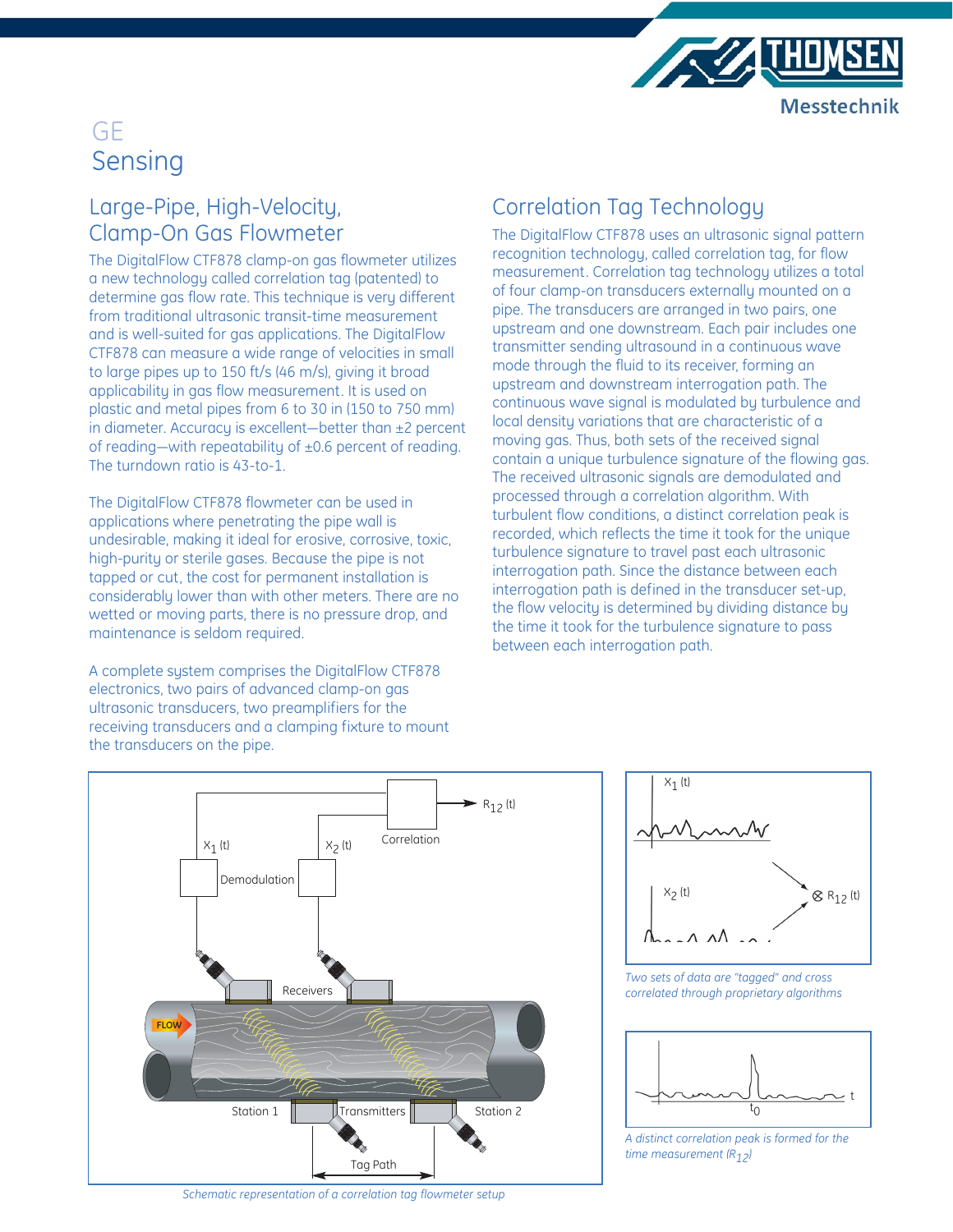

## Advanced Clamp-On Gas Ultrasonic **Transducers**

One of the biggest challenges in developing clamp-on ultrasonic transducers for gas applications is the difficulty in transmitting an ultrasonic signal through a metal pipe wall, through the gas, and then back through the pipe wall to the second transducer that is waiting to receive the signal. In gas systems, only 4.9 x 10-7 percent of the transmitted sound energy is actually received by traditional ultrasonic transducers. This simply isn't enough to produce reliable measurements.

New GE clamp-on gas transducers produce signals that are five to ten times more powerful than signals of traditional ultrasonic transducers. The new transducers produce clean, strong signals with very minimal background noise. The result is that the DigitalFlow CTF878 flowmeter system performs well even in low-density gas applications.



*The CR-L transducer is one type of technologically advanced, clamp-on gas ultrasonic transducers available.*

## Wide Range of Clamping Fixtures Available

Transducer alignment is crucial in obtaining accurate measurements in clamp-on gas installations. GE offers a wide range of clamping fixtures to help ensure proper alignment of transducers with minimal effort.

## Convenient Installation

Straightforward installation is another advantage of the DigitalFlow CTF878 flowmeter. The system consists of two pairs of transducers, a clamping fixture, two preamplifiers, and an electronics console. The transducers are clamped onto the outside of the existing pipe. The electronics console can be located up to 500 ft (150 m) from the transducers. Setup and output options allow the DigitalFlow CTF878 flowmeter to be customized for any process.

## No Pressure Drop, Low Maintenance

Because the transducers clamp onto the outside of the pipe, they do not obstruct the flow inside the pipe. This prevents the pressure drops typically caused by other types of flowmeters. The DigitalFlow CTF878 has no components that will foul or collect debris, and there are no moving parts to wear out. As a result, it requires no lubrication and little or no routine maintenance.

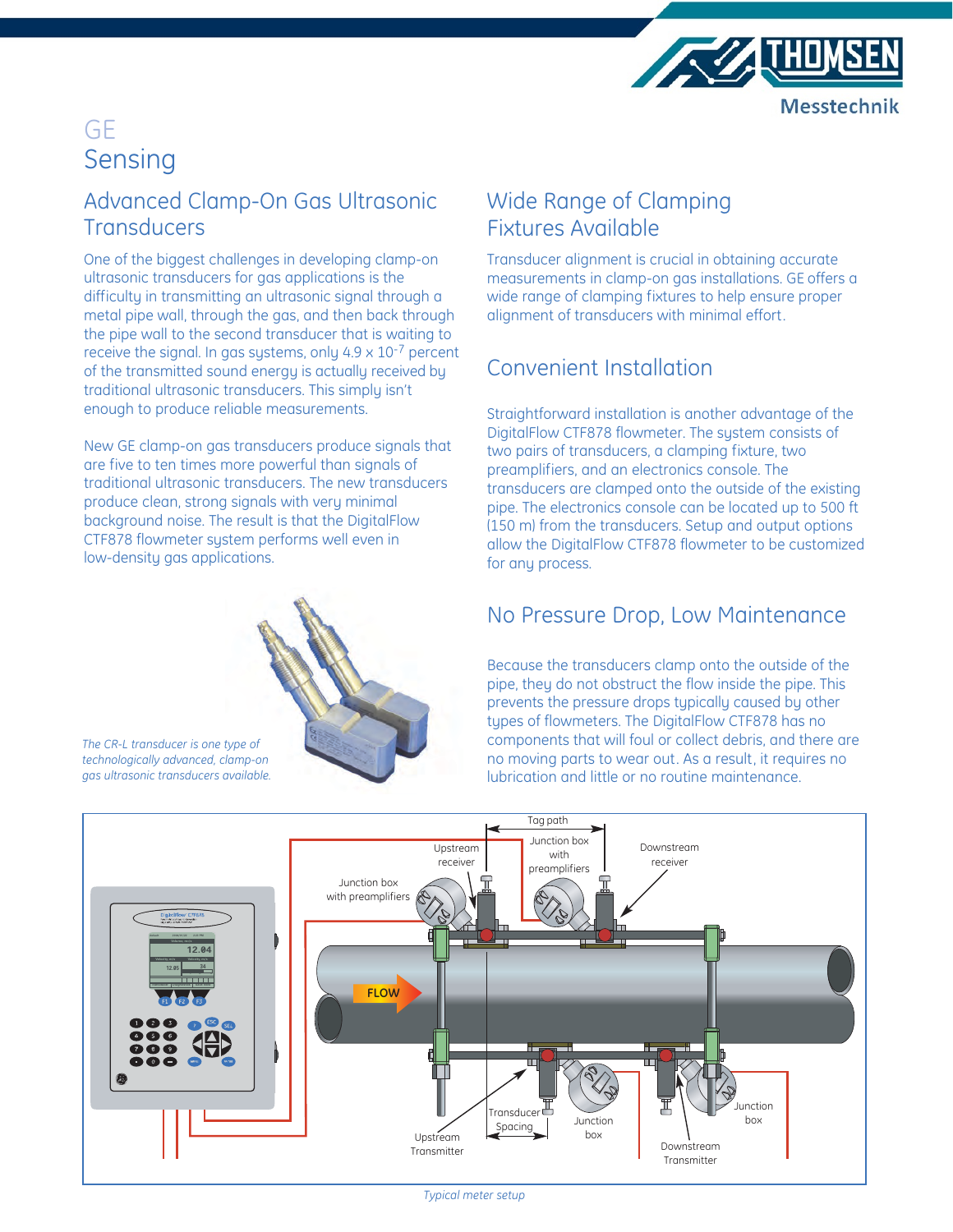

# CTF878 Specifications

## Operation and Performance

#### **Fluid Types**

All acoustically conductive gases. Minimum gas density: 0.074 lb/ft3 (1.2 kg/m3). Gas should not be wet or saturated with moisture.

**Pipe Sizes** 6 in to 30 in NB ANSI (152 mm to 762 mmDN)

**Pipe-Wall Thickness** Up to Sch 80

**Pipe Materials** Most metals and plastics. No lined pipes.

**Flow Accuracy (Velocity)** ±2% of reading at 3.5 to 150 ft/s (1.1 to 46 m/s) typical

**Repeatability** ±0.2% to 0.6% at 3.5 to 150 ft/s (1.1 to 46 m/s)

**Range (Bidirectional)**  $\pm 150$  to  $\pm 3.5$  ft/s ( $\pm 46$  to  $\pm 1.1$  m/s)

**Rangeability (Overall)** 43:1

*Specifications assume a fully developed flow profile (typically 20 diameters upstream and 10 diameters downstream of straight pipe run).*

#### **Gas Type and Minimum Pressure**

Dry air, oxygen, nitrogen or argon≤14.5 psia (1 bara) sweet natural gas 25 psia (1.7 bara)

#### **Measurement Parameters**

Velocity, actual and standard volumetric flow, and totalized flow

### **Electronics**

**Flow Measurement**

Correlation tag technique

#### **Enclosures**

- Standard: Epoxy-coated aluminum
- Weatherproof: Type 4X/IP66
- Optional: Stainless steel
- C-US Class I, Division 2, Groups A,B,C&D (pending)

#### **Dimensions**

Standard: Weight 11 lb (5 kg), size (h x w x d) 14.24 in x 11.4 in x 5.12 in (362 mm x 290 mm x 130 mm)

**Channel** Single channel

**Display** 240 x 200 pixel backlit LCD graphic display

**Keypad** 24 key rubberized tactile membrane

**Power Supply** Standard: 85 to 264 VAC, 50/60 Hz

**Operating Temperature** –14°F to 131°F (–10°C to 55°C)

**Storage Temperature** –40°F to 158°F (–40°C to 70°C)

**Standard Inputs/Outputs** Two 0/4 to 20 mA isolated outputs, 550  $\Omega$  maximum load

#### **Optional Inputs/Outputs**

There are six additional slots available for any combination of the following I/O boards:

- Analog outputs: Select additional output boards, with four isolated  $0/4$  to 20 mA outputs, 1 k $\Omega$  maximum load
- Analog inputs: Select one of the following types:
	- –Analog input board with two isolated 4 to 20 mA inputs and 24 V loop power
	- –RTD input board with two isolated, three-wire RTD inputs; span –148°F to 662°F (-100°C to 350°C); 100  $\Omega$  Pt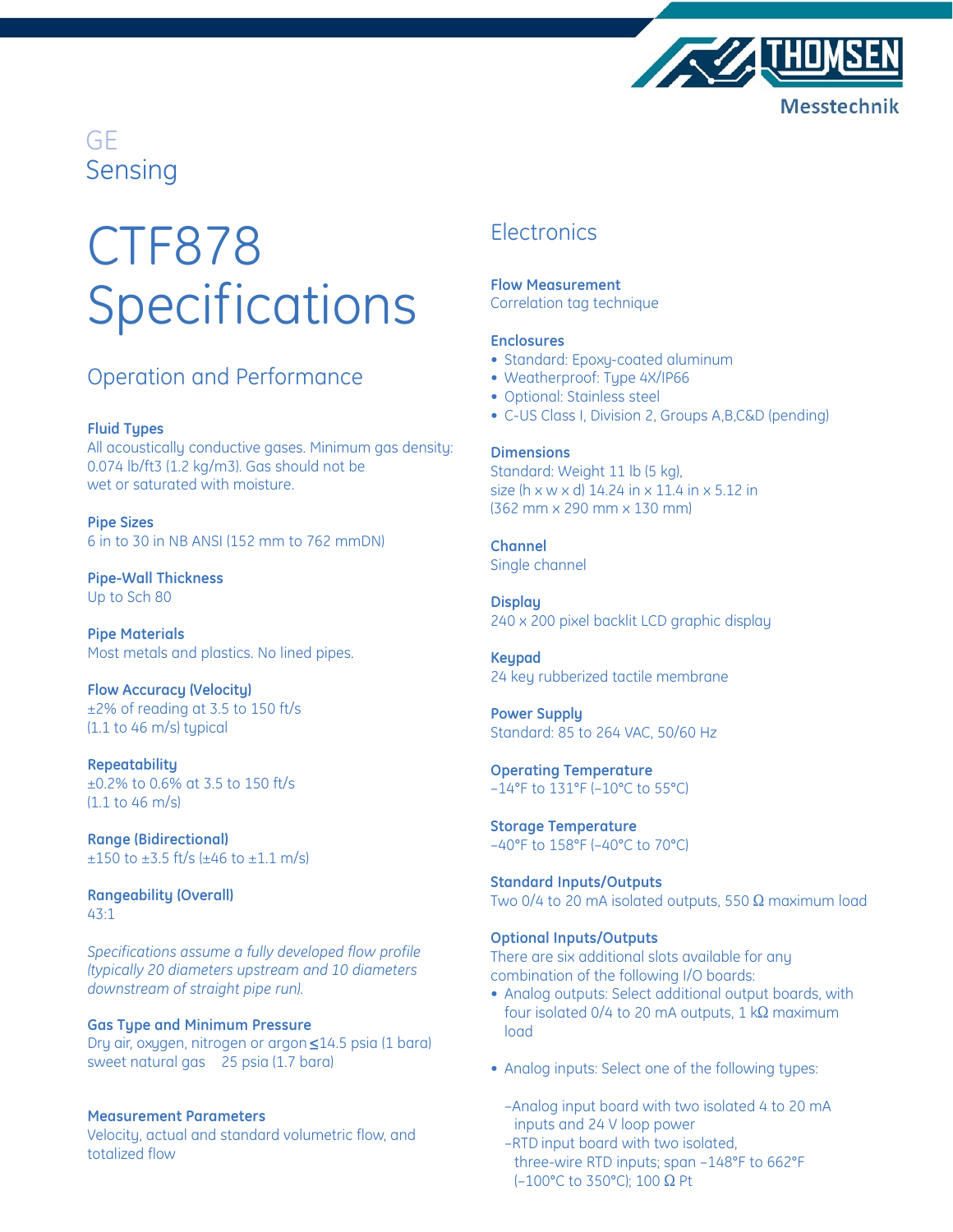

# CTF878 Specifications

- Totalizer/frequency outputs: Select output boards, with four outputs, software-selectable functioning in two modes:
	- –Totalizer mode: Pulse per defined unit of parameter  $(e.g., 1 pulse/ft<sup>3</sup>)$
	- –Frequency mode: Pulse frequency proportional to magnitude of parameter (e.g., 10 Hz =  $1 \text{ ft}^3/\text{h}$ ) 10 kHz maximum
- Alarm relays: Select one of the following types:
	- –General purpose: Relay board with three Form C relays
	- –Hermetically sealed: Relay board with three hermetically sealed Form C relays

#### **Digital Interfaces**

- Standard: RS232
- Optional: RS485 (multiuser)

#### **Data Logging**

Memory capacity (linear and/or circular type) to log over 6,900 flow data points

#### **Display Functions**

- Graphic display shows flow in numerical or graphic format
- Displays logged data and diagnostics

#### **European Compliance**

Complies with EMC Directive 89/336/EEC, 73/23/EEC LVD (Installation Category II, Pollution Degree 2)

## Clamp-On Transducers

**Temperature Range** –40°F to 266°F (–40°C to 130°C)

#### **Area Classifications**

 $\left\langle \mathrm{a} \right\rangle$ II 2 GD EEx md IIC T6 -40°F to 167°F (–40°C to 75°C), Kema 02ATEX2337X; C-US Class I, Division 1, Groups B,C,&D

#### **Receiver Transducer Preamplifier**

Operating and storage temperature: -40°F to 167°F (–40°C to 75°C)

#### **Clamping Fixture Materials**

Anodized aluminum or stainless steel clamping fixture with rigid rail and strap

#### **Clamping Fixture Size and Type**

- 6 in to 8 in (150 mm to 200 mm) pipe: CFT-V8
- 8 in to 12 in (200 mm to 300 mm) pipe: CFT-V12
- 12 in to 30 in (300 mm to 762 mm) pipe: CFT-PI

#### **PanaView™ PC-Interface Software**

The DigitalFlow CTF878 communicates with a PC through the infrared interface and Windows® operating systems. Consult the manual for details on sites, logs and other operations with a PC.

### Transducer Cable

- Standard: Two pair of coaxial cables, type RG62 AU
- Optional: Lengths up to 500 ft (150 m) maximum

## Pressure and Temperature **Transmitters**

Available on request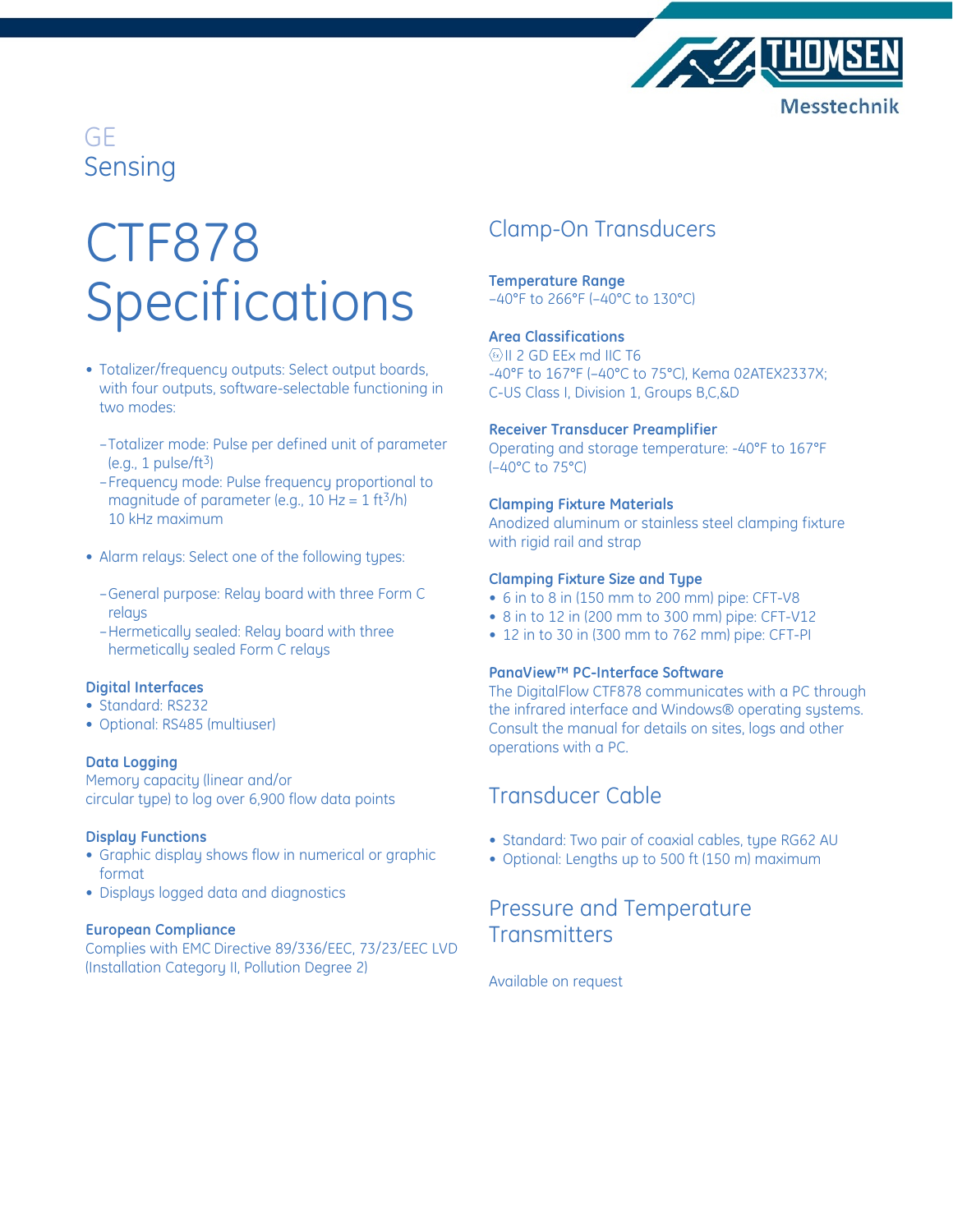

# CTF878 Specifications

### **Minimum Straight Run**

- 10 to 20 diameters (preferred) upstream
- 5 to 10 diameters (preferred) downstream
- Minimum of 20 diameters between circumferential welds



#### **Dampening Material**

May be installed inside and outside of the clamping fixture

- For acoustic noise reduction
- Typically three sections of adhesive-backed rubber
- Not necessary for plastic pipe material (e.g. PE)







Junction box *DigitalFlow CTF878 tag V8 clamping fixture with dampening material.*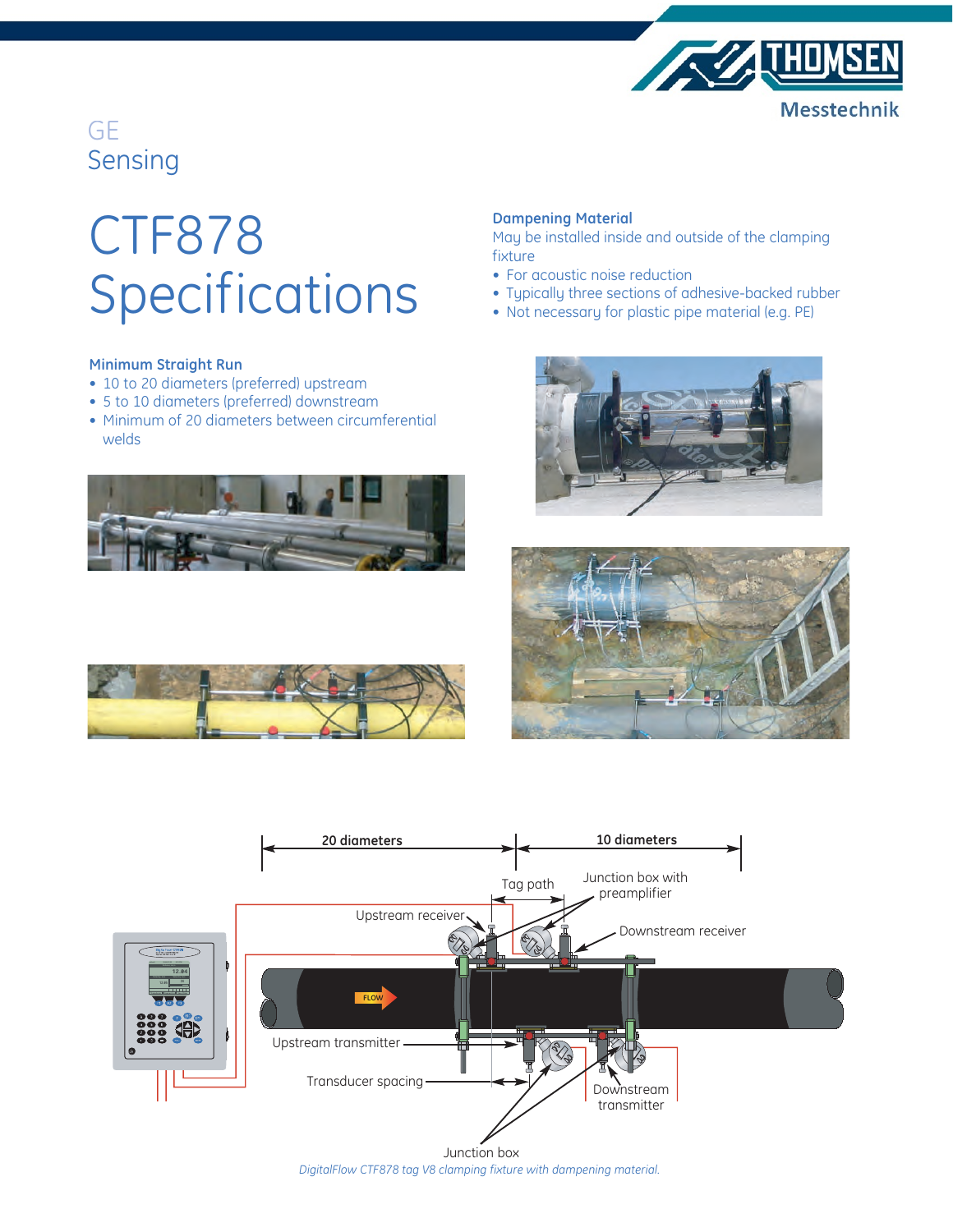

# CTF878 Specifications

### **Independent Accuracy Test Results**



| Valional Standard of Germany to volutional<br>high-pressure natural gas                                                                                                                                                                       |                                                                     |                                                                             |                                                         |                                                                               |                                  | COPY                                                                                                                                                                                                                                                    |                   | page 3 of 5                          |
|-----------------------------------------------------------------------------------------------------------------------------------------------------------------------------------------------------------------------------------------------|---------------------------------------------------------------------|-----------------------------------------------------------------------------|---------------------------------------------------------|-------------------------------------------------------------------------------|----------------------------------|---------------------------------------------------------------------------------------------------------------------------------------------------------------------------------------------------------------------------------------------------------|-------------------|--------------------------------------|
|                                                                                                                                                                                                                                               | Order:<br>Date:                                                     |                                                                             |                                                         | <b>Certificate Number:</b>                                                    |                                  | 3841/2005<br>P-29712<br>$2005 - 06 - 29$                                                                                                                                                                                                                |                   |                                      |
| Applicant                                                                                                                                                                                                                                     |                                                                     | <b>Name Customer Organization</b><br>Panametrics Limited                    |                                                         |                                                                               |                                  |                                                                                                                                                                                                                                                         |                   |                                      |
| Meter under Test                                                                                                                                                                                                                              |                                                                     | Type<br>Manufacturer<br>Senal number<br>Nominal Size<br>Year of manufacture |                                                         |                                                                               | Panametrics<br>517<br>g.<br>2005 | Ultrasonic meter CTF 878                                                                                                                                                                                                                                | Tag No: 48-FE 501 |                                      |
| <b>Testing Conditions</b>                                                                                                                                                                                                                     |                                                                     | $p$ (absolute) =                                                            |                                                         | 20.61 081                                                                     |                                  |                                                                                                                                                                                                                                                         |                   | 21.3 °C                              |
|                                                                                                                                                                                                                                               |                                                                     | $p$ (average) =                                                             |                                                         | 16 510 kg/m                                                                   |                                  |                                                                                                                                                                                                                                                         |                   | 11.55 x 10 + Pa s                    |
| <b>Testing medium</b>                                                                                                                                                                                                                         |                                                                     | Natural gas (analysis)<br>H.<br>$0.00 \text{ Vol.}\%$                       |                                                         |                                                                               | $CO =$                           |                                                                                                                                                                                                                                                         |                   |                                      |
|                                                                                                                                                                                                                                               |                                                                     | H±.<br>10,425 kWh/m                                                         |                                                         | $K$ -ratio =                                                                  |                                  | 0.9629                                                                                                                                                                                                                                                  | 1.7 Vol.%         |                                      |
|                                                                                                                                                                                                                                               |                                                                     | $0.7 -$                                                                     |                                                         |                                                                               |                                  | -0.8426 kg/m3 at normal reference conditions (273,15 K; 101,325 kPa)                                                                                                                                                                                    |                   |                                      |
| O(10)<br><b>Results</b>                                                                                                                                                                                                                       |                                                                     |                                                                             | Qi (mi Vii)                                             | velocity (m/s)                                                                |                                  | Deviation (*w)<br>Une (%)                                                                                                                                                                                                                               |                   | k-factor                             |
| as found                                                                                                                                                                                                                                      | 0.10                                                                | 263,96                                                                      |                                                         | 4.00                                                                          |                                  | $-0.63$                                                                                                                                                                                                                                                 | 0.19<br>1,0063    |                                      |
|                                                                                                                                                                                                                                               | 0.25                                                                | 668.77                                                                      |                                                         | 10.12                                                                         |                                  | $-0.66$                                                                                                                                                                                                                                                 | 0.21              | 1,0065                               |
|                                                                                                                                                                                                                                               | 0.49                                                                | 1326.62                                                                     |                                                         | 20.08                                                                         |                                  | $-0.74$                                                                                                                                                                                                                                                 | 0.24              | 1,0074                               |
| 0.75<br>1.00                                                                                                                                                                                                                                  |                                                                     | 2029.00                                                                     |                                                         | 30.72                                                                         |                                  | $-0.40$                                                                                                                                                                                                                                                 | 0.22              | 1,0040                               |
|                                                                                                                                                                                                                                               |                                                                     | 2711.56                                                                     |                                                         | 41.05                                                                         |                                  | 0.79                                                                                                                                                                                                                                                    | 0.22              | 0.9951                               |
|                                                                                                                                                                                                                                               | Verification after adjustment (using of k-factors determined above) |                                                                             |                                                         |                                                                               |                                  |                                                                                                                                                                                                                                                         |                   |                                      |
|                                                                                                                                                                                                                                               | $Q_1$ $Q_2$                                                         |                                                                             | Qi (m <sup>y</sup> h)                                   |                                                                               | volocity (m/s)                   | Deviation (%)                                                                                                                                                                                                                                           | $UnorI$ %)        |                                      |
|                                                                                                                                                                                                                                               | 0.26<br>0.75                                                        |                                                                             | 713,50<br>2023.57                                       |                                                                               | 10.80                            | 0.06                                                                                                                                                                                                                                                    | o                 |                                      |
|                                                                                                                                                                                                                                               |                                                                     |                                                                             |                                                         |                                                                               | 30.63                            | 0.02                                                                                                                                                                                                                                                    | o.                |                                      |
| The deviation is defined as:                                                                                                                                                                                                                  |                                                                     |                                                                             |                                                         | Deviation= Undicated Volume - Reference Volume)<br>1001<br>(Reference Volume) |                                  |                                                                                                                                                                                                                                                         |                   | CTF 87<br>Type of meter              |
|                                                                                                                                                                                                                                               |                                                                     |                                                                             |                                                         |                                                                               |                                  | where the reference volume refers to the conditions at the meter under tost. The<br>of this deviation are the arithmetical meansof n single measurements at each flow                                                                                   |                   | 48-FE<br>Mater no:<br>517<br>29.06.2 |
|                                                                                                                                                                                                                                               | The reported total uncertainty is defined as:                       |                                                                             |                                                         |                                                                               |                                  | $U_{\rm tot}\!=\!\sqrt{U_{\rm transcept}^2\!-\!(k\!\cdot\! \!U_{\rm core})^2}/(k\!+\!2)$                                                                                                                                                                |                   | Görgülü<br>neidear                   |
|                                                                                                                                                                                                                                               |                                                                     |                                                                             | measurements of the meter under test at each flow-rate. |                                                                               |                                  | where U/www/ceris the expanded uncertainty of 0.16% of the harmonized referent<br>stated as the startdard uncertainty of measurement multiplied by the coverage fact<br>u is the standard uncertainty of the meter under test determined on the base of |                   | k-factor<br>1,020                    |
| Remarks                                                                                                                                                                                                                                       |                                                                     |                                                                             |                                                         |                                                                               |                                  |                                                                                                                                                                                                                                                         |                   | 1,015                                |
| Calibration was performed with a pulse factor of 6000 pulses/m <sup>3</sup> according<br>frequency output 0 - 5000 Hz for flow range 0 - 3000 m-/h.<br>Values were calculated to a pulse factor of 5880 pulses/m <sup>3</sup> according to me |                                                                     |                                                                             |                                                         |                                                                               |                                  |                                                                                                                                                                                                                                                         |                   | 1,010                                |
|                                                                                                                                                                                                                                               |                                                                     |                                                                             |                                                         |                                                                               |                                  |                                                                                                                                                                                                                                                         |                   |                                      |
|                                                                                                                                                                                                                                               |                                                                     |                                                                             |                                                         |                                                                               |                                  | from once mitroid 100 - 5000 Hz, mangurad from ancy was decreased be-                                                                                                                                                                                   |                   | 1,005                                |
|                                                                                                                                                                                                                                               |                                                                     |                                                                             |                                                         |                                                                               |                                  |                                                                                                                                                                                                                                                         |                   | 1,000                                |
|                                                                                                                                                                                                                                               |                                                                     |                                                                             |                                                         |                                                                               |                                  |                                                                                                                                                                                                                                                         |                   |                                      |
|                                                                                                                                                                                                                                               |                                                                     |                                                                             |                                                         |                                                                               |                                  |                                                                                                                                                                                                                                                         |                   |                                      |
|                                                                                                                                                                                                                                               |                                                                     |                                                                             |                                                         |                                                                               |                                  |                                                                                                                                                                                                                                                         |                   | 0,995                                |